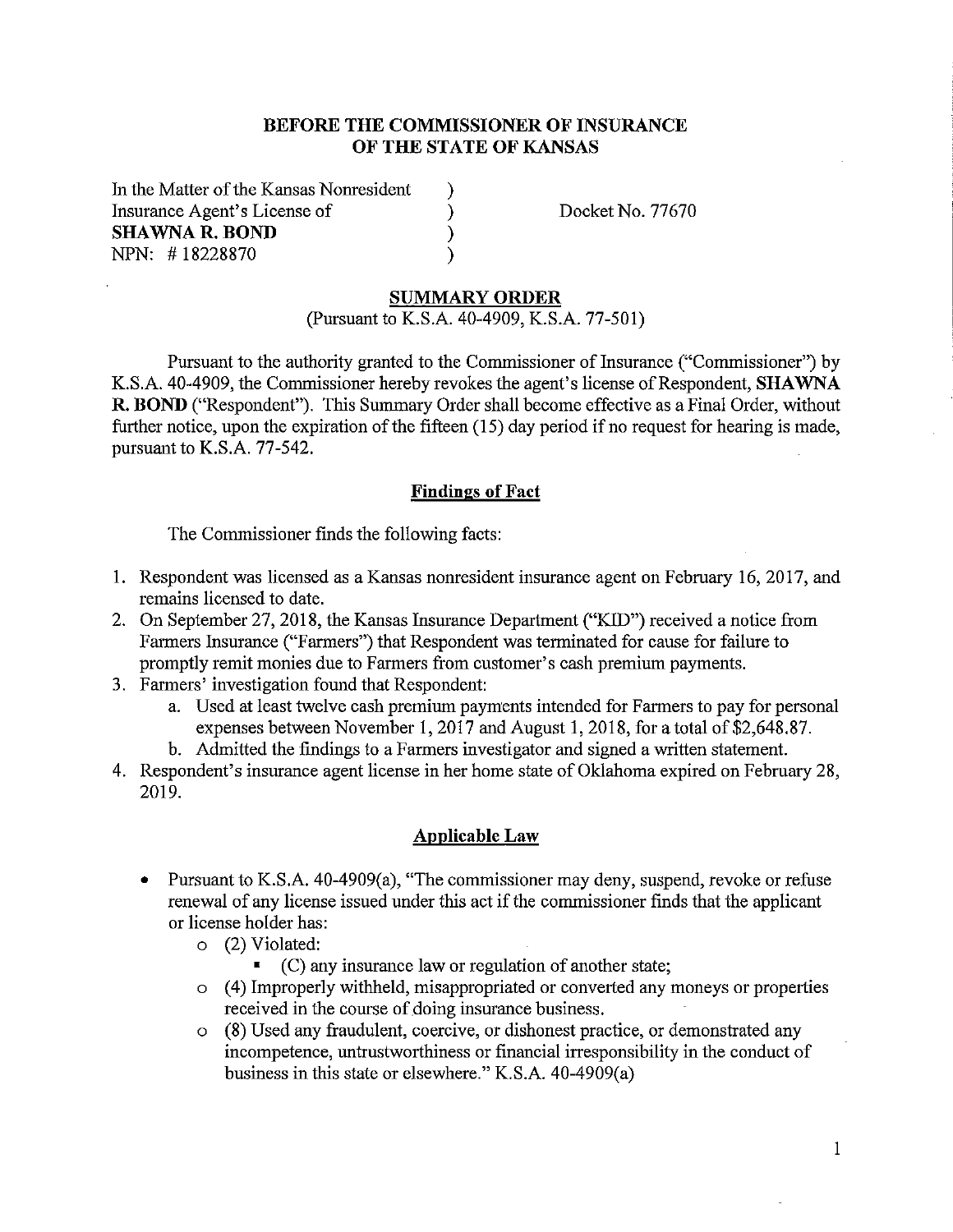Pursuant to K.S.A. 40-4909(b), "In addition, the commissioner may suspend, revoke or refuse renewal of any license issued under this act if the conunissioner finds that the interests of the insurer or the insurable interests of the public are not properly served under such license." K.S.A. 40-4909(b)

## **Policy Reasons**

- 1. It is in the public interest that the license of an agent who improperly withheld or misappropriated money received in the course of doing insurance business be revoked.
- 2. It is in the public interest that the license of an agent who used fraudulent, dishonest, untrustworthy or financially irresponsible practices in the conduct of business be revoked.
- 3. It is in the public interest that the license of a nonresident agent who does not have a license in good standing in their home state be revoked.

## **Conclusions of Law**

- 1. The Conunissioner has jurisdiction over **SHAWNA R. BOND** as well as the subject matter of this proceeding, and such proceeding is held in the public interest.
- 2. The Commissioner finds that Respondent's Kansas license may be revoked because **SHAWNA R. BOND** improperly withheld or misappropriated money received in the course of doing insurance business.
- 3. The Commissioner finds that Respondent's Kansas license may be revoked because **SHAWNA R. BOND** used fraudulent, dishonest, untrustworthy or financially irresponsible practices in the conduct of business.
- 4. The Conunissioner finds that Respondent's Kansas license may be revoked because **SHAWNA R. BOND** does not have a license in good standing in her home state.
- 5. The Commissioner finds, pursuant to K.S.A. 40-4909(b), that the interests of the public are not properly served under Respondent's license.
- 6. Accordingly, the Conunissioner concludes that sufficient grounds exist for the revocation of the insurance agent's license of **SHAWNA R. BOND,** pursuant to K.S.A. 40-4909(a) and (b).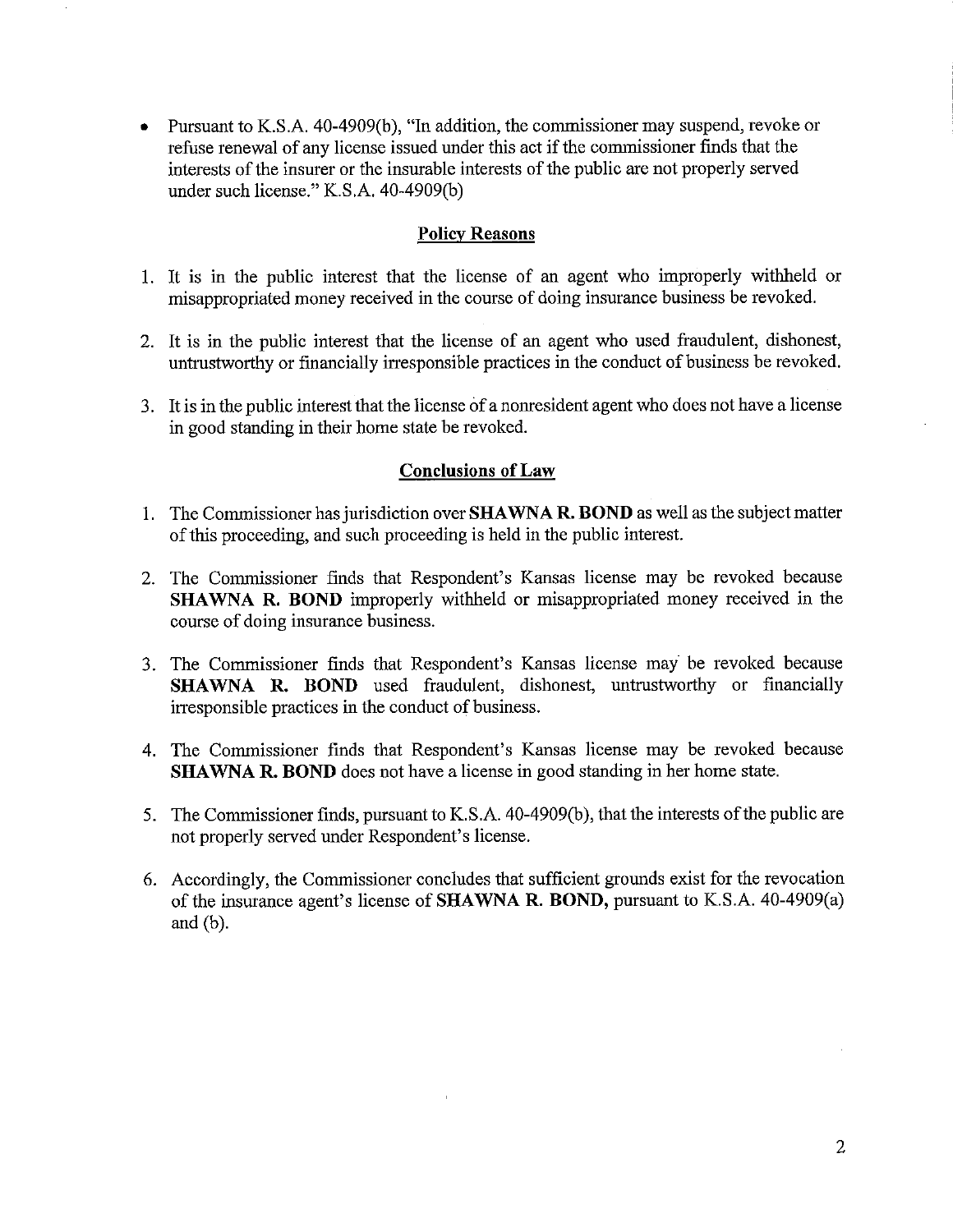# **IT IS THEREFORE ORDERED BY THE COMMISSIONER OF INSURANCE THAT:**

- 1. The Kansas Nonresident Insurance Agent's License of **SHAWNA R. BOND** is hereby **REVOKED** the effective date of this Order.
- 2. **IT IS FURTHER ORDERED** that **SHAWNA R. BOND** shall **CEASE** and **DESIST** from the sale, solicitation or negotiation of insurance and/or receiving compensation deriving from the sale, solicitation or negotiation of insurance conducted after the effective date of this Order.

after the effective date of this Order.<br> **IT IS SO ORDERED THIS**  $\frac{\partial^{\mathcal{L}} \mathcal{L}}{\partial \mathbf{A}^{\mathcal{L}}}$  **DAY OF**  $M_{\alpha\alpha\beta}$ **, 2019, IN THE CITY OF TOPEKA, COUNTY OF SHAWNEE, STATE OF KANSAS.** 



Vicki Schmidt Commissioner of Insurance

BY:

ห์เstin L. McFarland General Counsel

## **NOTICE AND OPPORTUNITY FOR HEARING**

**SHAWNA R. BOND,** within fifteen (15) days of service of this Summary Order, may file with the Kansas Insurance Department a written request for hearing on this Summary Order, as provided by K.S.A. 77-542. In the event a hearing is requested, such request should be directed to:

> Justin L. McFarland, General Counsel Kansas Insurance Department 420 S.W.  $9<sup>th</sup>$  Street Topeka, Kansas 66612

Any costs incurred as a result of conducting any administrative hearing shall be assessed against the agent/agency who is the subject of the hearing as provided by K.S.A. 40-4909(f). Costs shall include witness fees, mileage allowances, any costs associated with reproduction of documents which become part of the hearing record, and the expense of making a record of the hearing.